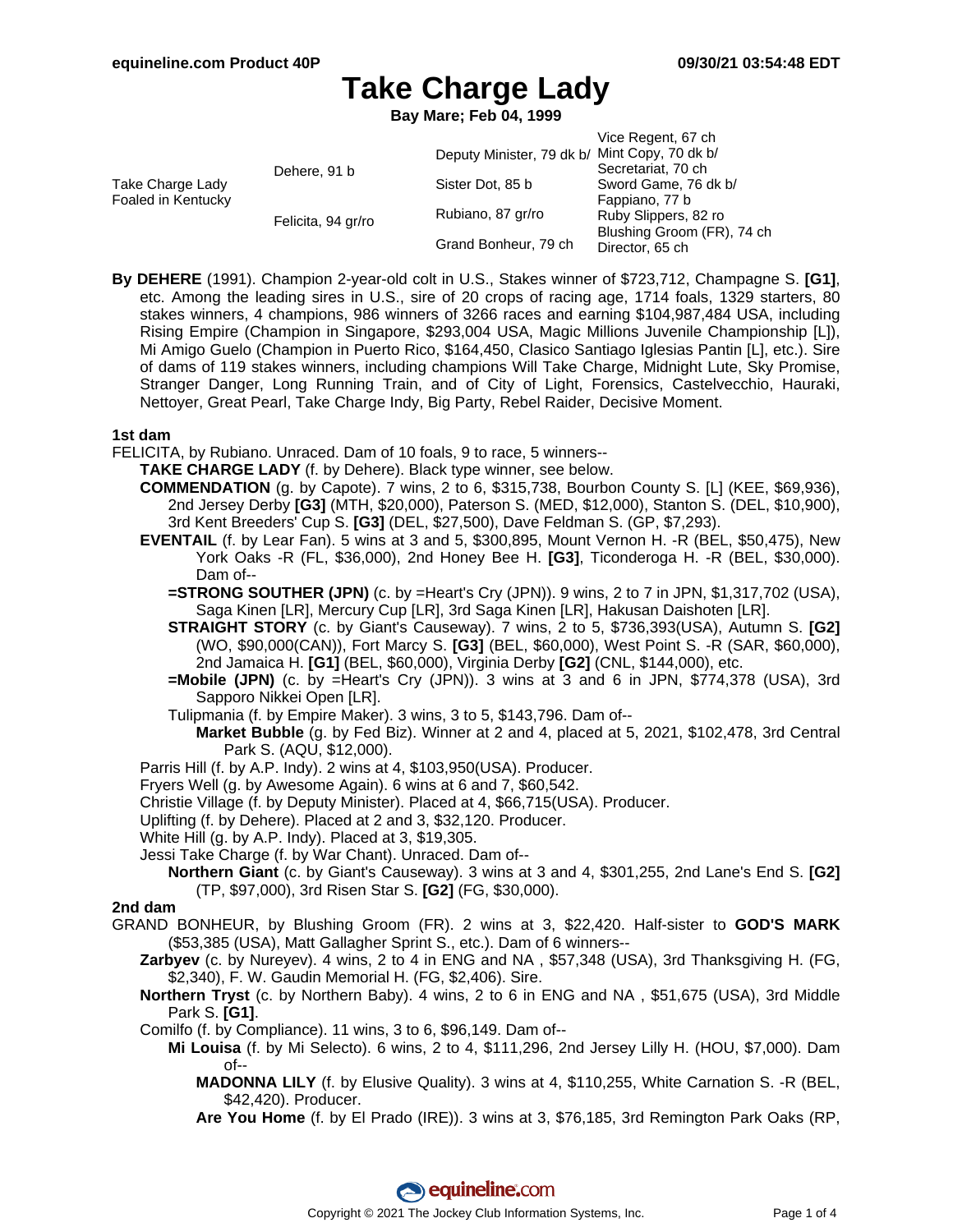**Bay Mare; Feb 04, 1999**

\$4,345). Producer.

Rogerdor (g. by Tom Rolfe). 8 wins, 3 to 7 in ENG and IRE, \$90,638 (USA).

Queen's Eyot (g. by Riverman). Winner at 3 and 5, \$46,310.

New Albion (c. by Pleasant Colony). Winner at 3 in ENG, \$10,176 (USA).

Arctic Myth (f. by Arctic Tern). Placed at 3.

Felicita (f. by Rubiano). See above.

She's Got Class (f. by Trempolino). Unplaced. Dam of--

- **CHAMBERLAIN BRIDGE** (g. by War Chant). 19 wins, 3 to 8, \$1,953,016(USA), Breeders' Cup Turf Sprint **[G2]** (CD, \$540,000), Aegon Turf Sprint S. **[G3]** (CD, \$68,538), Turf Monster H. [L] (PHA, \$150,000) twice, Pennsylvania Governor's Cup H. [L] (PEN, \$108,800), Woodford S. [L] (KEE, \$93,000), etc.
	- Outclassed 'Em (f. by Langfuhr). Unraced. Dam of--
		- **Mi Amigo Pablo** (g. by Majestic Warrior). 9 wins at 3 and 4, \$73,999, 2nd Clasico Jose Coll Vidal S. [L], Clasico Jorge Washington S. [L].

#### **3rd dam**

- **Director**, by Swaps. 10 wins, 3 to 6, \$118,088, 2nd Suwannee River H., Colonial H. twice, Bonnie Miss S., 3rd Indian Maid H., Monmouth Centennial H. Half-sister to **HEISANATIVE** (\$70,058, Lads 'n Lassies S., etc., sire), **TWO TIMING LASS** (\$38,089, Durazna S., etc.). Dam of 6 winners--
	- **GOD'S MARK** (c. by Little Current). 3 wins at 3 and 4 in IRE, placed in 2 starts at 4 in ENG, \$53,385 (USA), Matt Gallagher Sprint S., 2nd Greenlands S.**-G3**, John of Gaunt S., Ballycorus S.

Grand Bonheur (f. by Blushing Groom (FR)). See above.

Cycle Time (f. by Creme dela Creme). 2 wins at 3, \$14,021. Dam of--

Dance Time (f. by Tarleton Oak). 3 wins at 2 and 3, \$30,793. Dam of--

- **SISSY M.** (f. by Gold Stage). 10 wins, 2 to 5, \$219,567, West Mesa H. (ALB, \$17,340), Good Life S. (AKS, \$16,290), 2nd Quivira H. (AKS, \$5,320). Producer.
- **Broadway Bullet** (c. by Gold Stage). 3 wins at 2 and 3, \$105,444, 2nd Kentuckiana S. [L] (ELP, \$10,000), 3rd Arch Ward Breeders' Cup S. [L] (AP, \$8,250). Set ncr at Ellis Park, 5 1/2 furlongs in 1:01.80. Sire.
- **Ourburiedtreasure** (f. by Geiger Counter). 3 wins at 2 and 3, \$101,373, 3rd Fairfield S. -R (SOL, \$6,050). Dam of--
	- **MINING GOLD** (g. by Valid Wager). 9 wins, 2 to 8, \$87,120, Yavapai Downs Futurity (YAV, \$21,675), 2nd Arizona Juvenile S. (TUP, \$8,000).
	- **I Dig Her** (f. by Old Topper). Winner at 2, \$68,600, 2nd California Thoroughbred Breeders' Association S. -R (DMR, \$27,400).
- **Bioblast** (c. by Bionic Light). 4 wins at 3, \$69,494, 3rd Jefferson Cup H. [L] (CD, \$5,575).

Extra Extra (g. by \*Gallant Man). 5 wins at 3 and 7, \$36,941.

Sheer Flattery (f. by Chieftain). Winner at 4, \$15,926.

Government House (c. by Graustark). 3 wins at 3 and 4, \$6,987.

Star Magic (f. by Youth). Unraced. Dam of--

**NUDIST COLONY** (c. by Pleasant Colony). 4 wins at 3 and 4, \$106,173, Sir Ivor S. [L] (LRL, \$36,611), Spartacus S. (RD, \$22,560), 3rd Thunder Puddles S. (MED, \$3,795).

#### **4th dam**

- **Times Two**, by Double Jay. 8 wins, 2 to 4, \$103,366, 2nd Selima S., Alcibiades S., 3rd Jasmine S., Spinster S., Falls City H., Kentucky Oaks, Jersey Belle S. Half-sister to **ROYAL BAY GEM** (\$224,495, Spalding Lowe Jenkins S., etc., sire). Dam of 7 winners, including--
	- **HEISANATIVE** (c. by Raise a Native). 6 wins at 2, \$70,058, Lads 'n Lassies S., Hyde Park S.-etr, 5 furlongs in 0:57.20, To Market S., 2nd Arlington-Washington Futurity, Arch Ward S., 3rd Hawthorne Juvenile S. Sire.
	- **TWO TIMING LASS** (f. by Prince John). 3 wins at 2, \$38,089, Durazna S., Patricia A. S., 3rd Arlington-Washington Lassie S.**-G3**.
		- **COST CONTROL** (c. by Intrepid Hero). 6 wins, 3 to 5 in FR and NA , \$168,518 (USA), Niagara H.**-G3**, Prix de Lizy [L], Jockey Club Cup H., Kelly-Olympic S., 3rd Prix du Prince d'Orange**-G3**. Sire.

**Director** (f. by Swaps). Black type placed winner, see above.

Regal Twin (f. by Majestic Prince). Winner at 3 in ENG.

=Rokoko (IRE) (f. by \$Scenic (IRE)). 6 wins, 3 to 5 in HUN, placed at 3 in AUT, Champion sprinter in Hungary, Champion imported older mare in Hungary.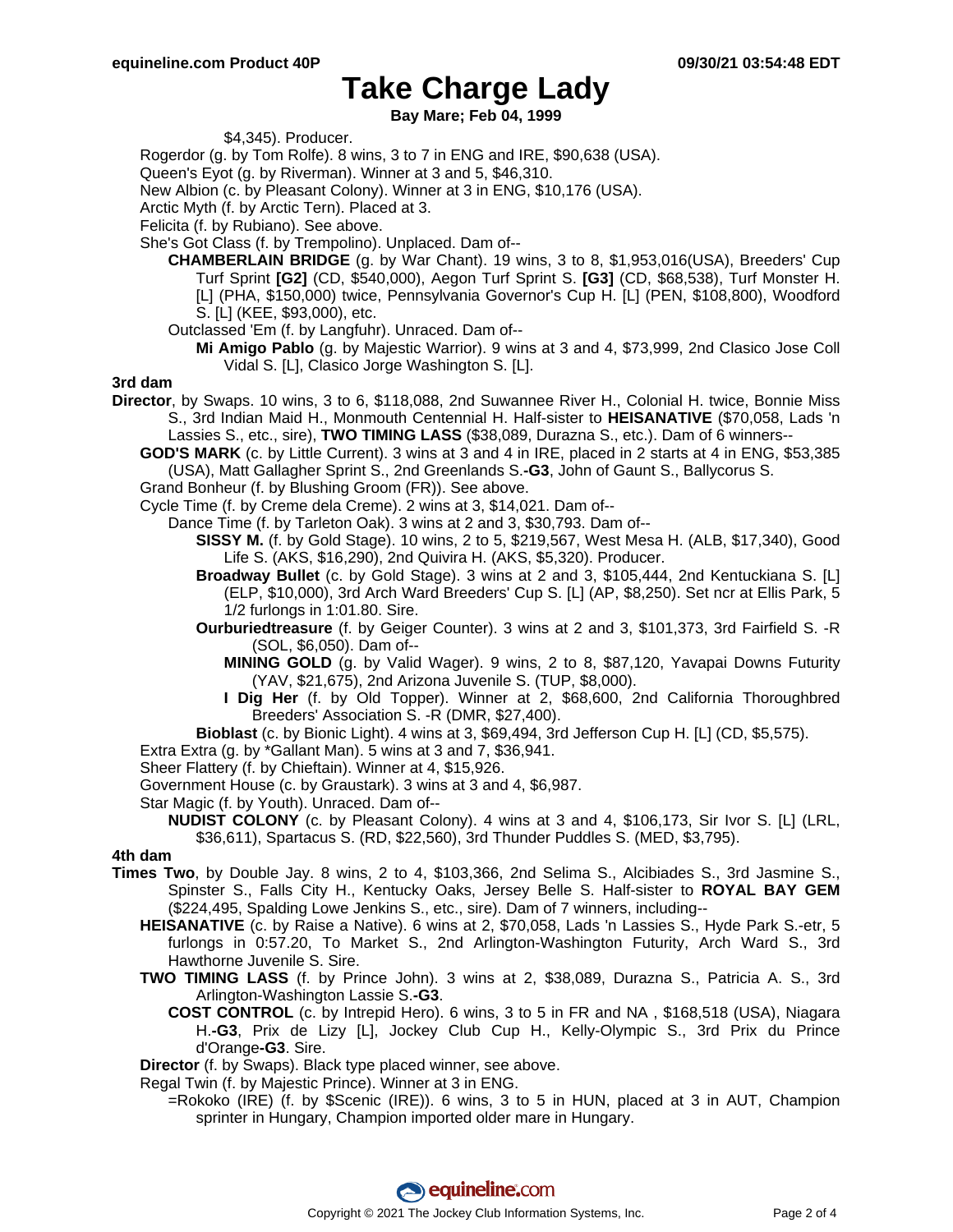**Bay Mare; Feb 04, 1999**

**Corley Moor (IRE)** (f. by Habitat). 2 wins at 2 in ENG, \$28,417 (USA), 3rd Lowther S.**-G3**.

**=Split Image (GB)** (c. by \*Star Appeal). 3 wins at 3 in ENG, 2nd Hyperion S. [L].

Quadruple (f. by Fleet Nasrullah). 3 wins at 2 and 3, \$29,750.

**STEPHANIE LEIGH** (f. by Northern Dancer). 7 wins in 13 starts at 3 and 4, \$123,050, Nellie Bly S., 3rd Chrysanthemum H.**-G3**.

**TOBIN LAD** (c. by J. O. Tobin). 3 wins at 3 in FR , \$81,387 (USA), Prix Quincey **[G3]**, 2nd Prix Daphnis **[G3]**, 3rd Prix Sir Gallahad [L], Prix du Cercle [L]. Sire.

**LA JALOUSE** (f. by Nijinsky II). 4 wins at 2 and 3, \$43,466, Selene S., 2nd Fury S., Boniface S.

**Quadripartite** (c. by Nijinsky II). 7 wins, 5 to 7 in NA , placed at 3 in IRE, \$36,013 (USA), 3rd New Mexico State Fair H. (ALB, \$4,428).

**First Quadrant** (c. by \*Vaguely Noble). Winner at 4 in FR , \$21,545 (USA), 3rd Prix d'Alencon. La Prensa (f. by Jaipur). Winner at 2 and 4, \$12,067.

Predate (f. by Nashua). Unraced.

**MY GALLANT** (c. by \*Gallant Man). 5 wins at 2 and 3, \$185,526, Blue Grass S.**-G1**, 2nd Flamingo S.**-G1**, Roamer H.**-G2**, Arlington Invitational S., Discovery H., etc. Sire.

RACE RECORD for Take Charge Lady: At 2, three wins (Walmac International Alcibiades S. **[G2]**), once 2nd (Golden Rod S. **[G2]**) in 5 starts; at 3, six wins (Ashland S. **[G1]** (KEE, \$345,805), Overbrook Spinster S. **[G1]** (KEE, \$338,520), Fair Grounds Oaks **[G2]** (FG, \$210,000), Silverbulletday S. **[G3]** (FG, \$90,000), Dogwood S. **[G3]** (CD, \$67,890), NTRA Great State Challenge Distaff Invitational S. [L] (HOU, \$120,000)), 3 times 2nd (Kentucky Oaks **[G1]** (CD, \$112,420), Gazelle H. **[G1]** (BEL, \$50,000), Falls City H. **[G2]** (CD, \$54,000)) in 10 starts; at 4, two wins (Overbrook Spinster S. **[G1]** (KEE, \$310,000), Arlington Matron H. **[G3]** (AP, \$90,000)), 3 times 2nd (Apple Blossom H. **[G1]** (OP, \$100,000), Ogden Phipps H. **[G1]** (BEL, \$60,000), Delaware H. **[G2]** (DEL, \$150,000)). Totals: 11 wins, 7 times 2nd in 22 starts. Earned \$2,480,377.

PRODUCE RECORD for Take Charge Lady: Broodmare of the year in 2013.

- 2005 Charming, f. by Seeking the Gold. Winner at 3, \$43,155. Dam of 4 winners--
	- **TAKE CHARGE BRANDI** (f. by Giant's Causeway). 5 wins at 2 and 3, \$1,692,126, Champion 2-year-old filly in U.S., Breeders' Cup Juvenile Fillies **[G1]** (SA, \$1,100,000), Starlet S. **[G1]** (LRC, \$210,000), Delta Downs Princess S. **[G3]** (DED, \$240,000), Martha Washington S. [L] (OP, \$60,000), 2nd Schuylerville S. **[G3]** (SAR, \$30,000).
		- **OMAHA BEACH** (c. by War Front). 5 wins in 10 starts at 3, \$1,651,800, Arkansas Derby **[G1]** (OP, \$600,000), Santa Anita Sprint Championship S. **[G1]** (SA, \$180,000), Malibu S. **[G1]** (SA, \$180,000), Rebel S. **[G2]** (OP, \$450,000), 2nd Breeders' Cup Dirt Mile **[G1]** (SA, \$170,000).

**Courage Under Fire** (c. by War Front). Winner at 2 in IRE, placed at 3 in DEN, \$77,019 (USA), 2nd Keeneland Phoenix S. **[G1]**.

- 2006 Love Pegasus, c. by Fusaichi Pegasus. 2 wins at 3 in ENG, \$12,138 (USA).
- 2007 Elarose, f. by Storm Cat. Placed at 3, \$15,417. Dam of 4 winners--

**Intelligence** (g. by Shakespeare). 4 wins at 3 and 5, \$109,504, 3rd New York Derby -R (FL, \$16,075).

- 2008 Barren (bred to A.P. Indy).
- 2009 **TAKE CHARGE INDY**, c. by A.P. Indy. 3 wins, 2 to 4, \$1,103,496, Florida Derby **[G1]** (GP, \$600,000), Alysheba S. **[G2]** (CD, \$202,309), 2nd Clark H. **[G1]** (CD, \$85,824), Arlington-Washington Futurity **[G3]** (AP, \$18,400), Skip Away S. **[G3]** (GP, \$20,000), 3rd Donn H. **[G1]** (GP, \$50,000), Fayette S. **[G2]** (KEE, \$15,000). Sire.
- 2010 **WILL TAKE CHARGE**, c. by Unbridled's Song. 7 wins, 2 to 4, \$3,924,648, Champion 3-year-old colt in U.S., Travers S. **[G1]** (SAR, \$600,000), Clark H. **[G1]** (CD, \$327,777), Pennsylvania Derby **[G2]** (PRX, \$562,000), Rebel S. **[G2]** (OP, \$360,000), Oaklawn H. **[G2]** (OP, \$360,000), Smarty Jones S. [L] (OP, \$90,000), 2nd Breeders' Cup Classic **[G1]** (SA, \$900,000), Santa Anita H. **[G1]** (SA, \$150,000), etc. Sire.
- 2011 Bred to Unbridled's Song.
- 2012 I'll Take Charge, f. by Indian Charlie. Winner at 3, \$82,400.
- 2013 Conquering, f. by War Front. Winner at 3, \$13,650.
- 2014 Bred to War Front.
- 2015 Lady Take Charge, f. by War Front. Unraced.